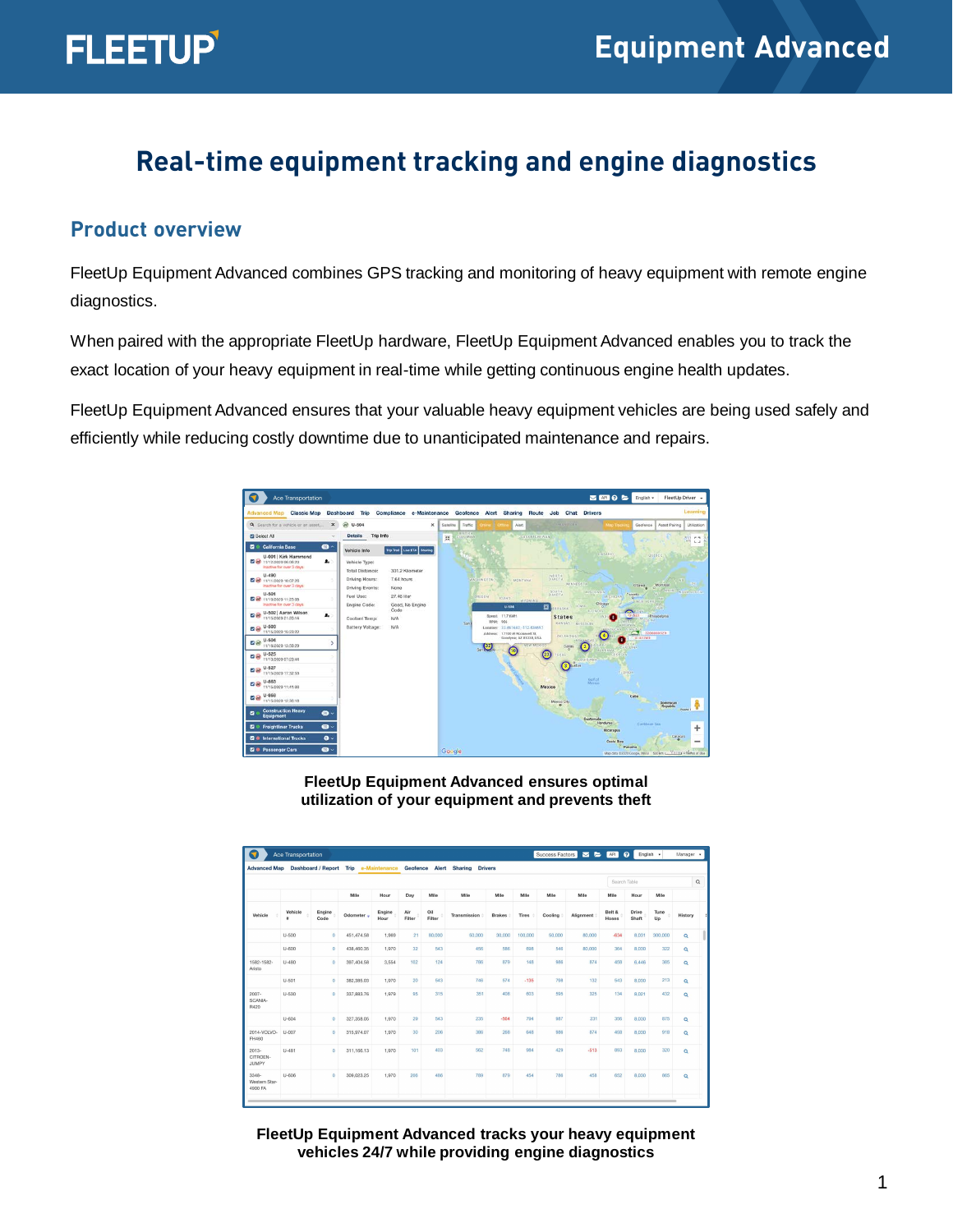

#### **Core features**

FleetUp Equipment Advanced combines the core features of FleetUp Equipment Standard with advanced heavy equipment engine diagnostics.

- Real-time GPS tracking with 10 second updates
- Advanced map with live view, trip history, and data sharing
- Geofences with detention time, transit time analysis and entering and exiting alerts
- Vehicle inventory displayed on map for easy reference
- Custom tracking and monitoring alerts
- Live ETA, trip history and account sharing
- Mobile app for fleet admins and operators

#### **Advanced features**

In addition, FleetUp Equipment Advanced adds these feature enhancements to FleetUp Equipment Standard software:

- Remote engine diagnostics odometer, engine hours, temperature and other engine data
- Maintenance cycle management (oil filters, brakes, tire alignment, belts and hoses)
- Fuel consumption records by trip
- Vehicle condition
- fuel waste analysis and reports

#### **FleetUp supported hardware**



**4ET**